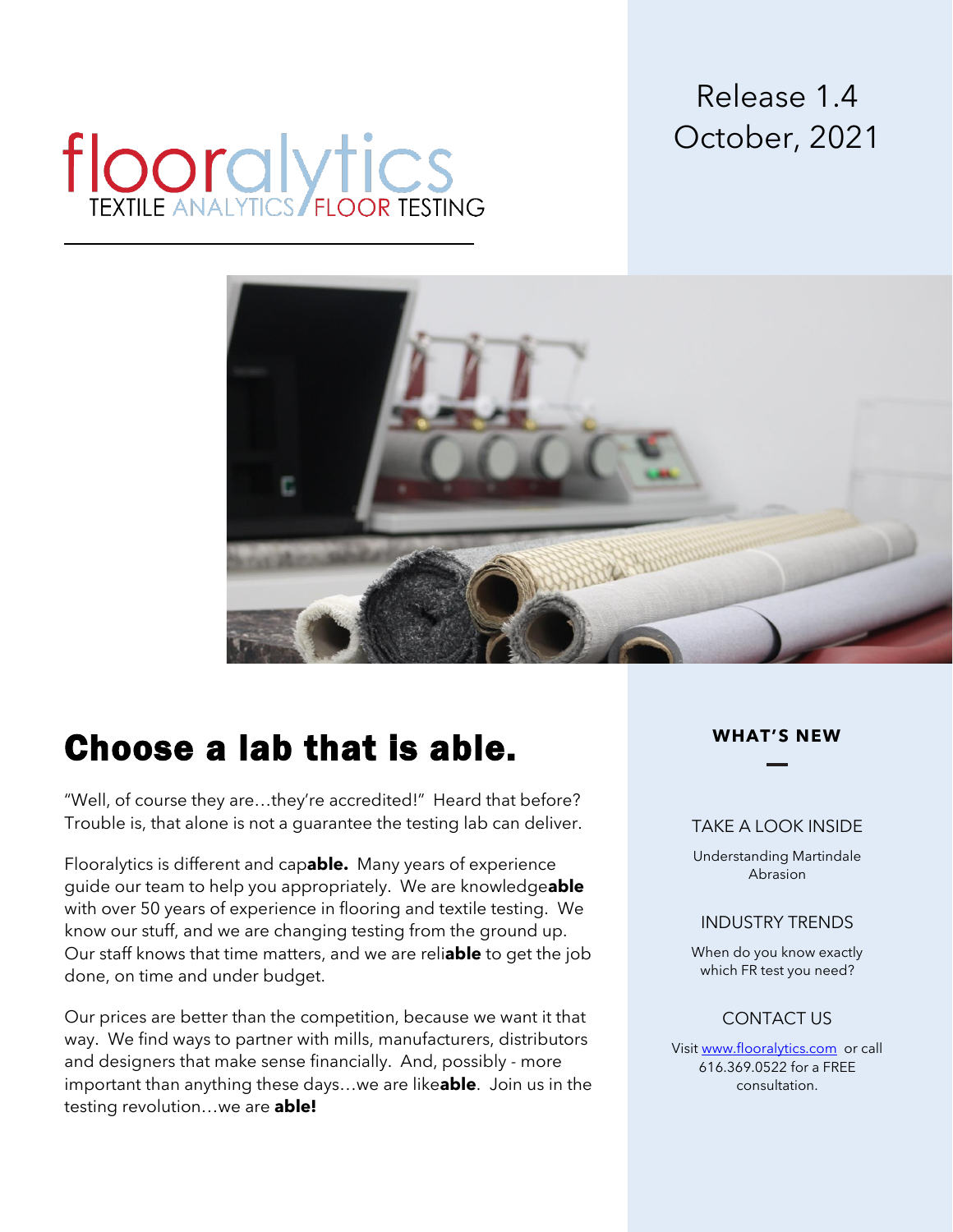## **Industry Trends**

To CMHR or not to CMHR, that is the question…

When testing upholstery fabrics for IMO (International Maritime Organization), the first question that typically comes up is which foam should you have the lab test your fabric over. Most often, you are given two choices: a non-fire retardant (FR) foam and some variety of FR foam. While the most tempting choice may be the FR foam, let's look at why it may not be the right choice.



So, what am I supposed to do? The standard states that the material is supposed to be tested in the configuration that it will ultimately be used. But often when you are testing the fabric, you don't know how it will be used – you are just developing the material and have not sold it yet. You don't know what foam the furniture manufacturer will use.

Let's look at what the results will tell you. If tested over a non-FR foam, you are determining the ability of the material to provide ignition resistance. According to the FTP standard, while this "does not eliminate the need to test the actual combination…it can help in the short-listing of material combinations and to reduce the overall amount of testing required". Specifically, they recommend testing over a non-FR flexible polyester foam with a density of approximately 22 kg/m3. In this scenario, the fabric must act as a deterrent to the ignition source, not allowing it to ignite the foam underneath the fabric.

The alternate option is to test over a flame retardant foam, such as a CMHR (combustion modified, high resiliency) foam. This will allow you to assess only the fabric's resistance to the ignition sources. The foam itself is ignition resistant, so the fabric does not need to act as a barrier like it does when testing over non-FR foam. The main drawback though is that your fabric is then only approved over that specific foam. If the end user decides on another type of foam (such as one with less ignition resistance), then retesting must occur which may lead to the need for additional flame retardant treatments.

Ultimately, the decision of whether or not to test over an FR foam should be based on how you want to market your material and the expectations of your end user. Once you determine this, give us a call and we'll help you decide on how to test!

## **Understanding Martindale Abrasion**



For decades in the US, the Wyzenbeek test has served as the litmus for abrasion resistance of textiles. Designers will typically specify a fabric for an environment based upon how many "double rubs" the material has achieved, believing that the higher the number, the better the it will perform. But as the fabric selection pool became more global, another type of abrasion began to emerge on fabric spec cards – Martindale abrasion. This led many to ask, 'What happened to my double rubs?' and 'What is this Martindale test? Are the results just as good?'

## **History 101**

The Martindale abrasion test originated in the UK in the early 1940s as a collaboration between Dr. J.G. Martindale (for whom the test and its machine would ultimately be names) and the Wool Industries Research Association (WIRA). Their goal was to create a better, more realistic, abrasion resistance test than what existed at that time. This would be especially critical as they were testing carbon-impregnated cloth for use in protective gear employed for gas attacks during World War II! Eventually, a number of varying Martindale methods would be established to test not only apparel, but also upholstery, shoes, luggage and even flooring. (Cont. on next page)